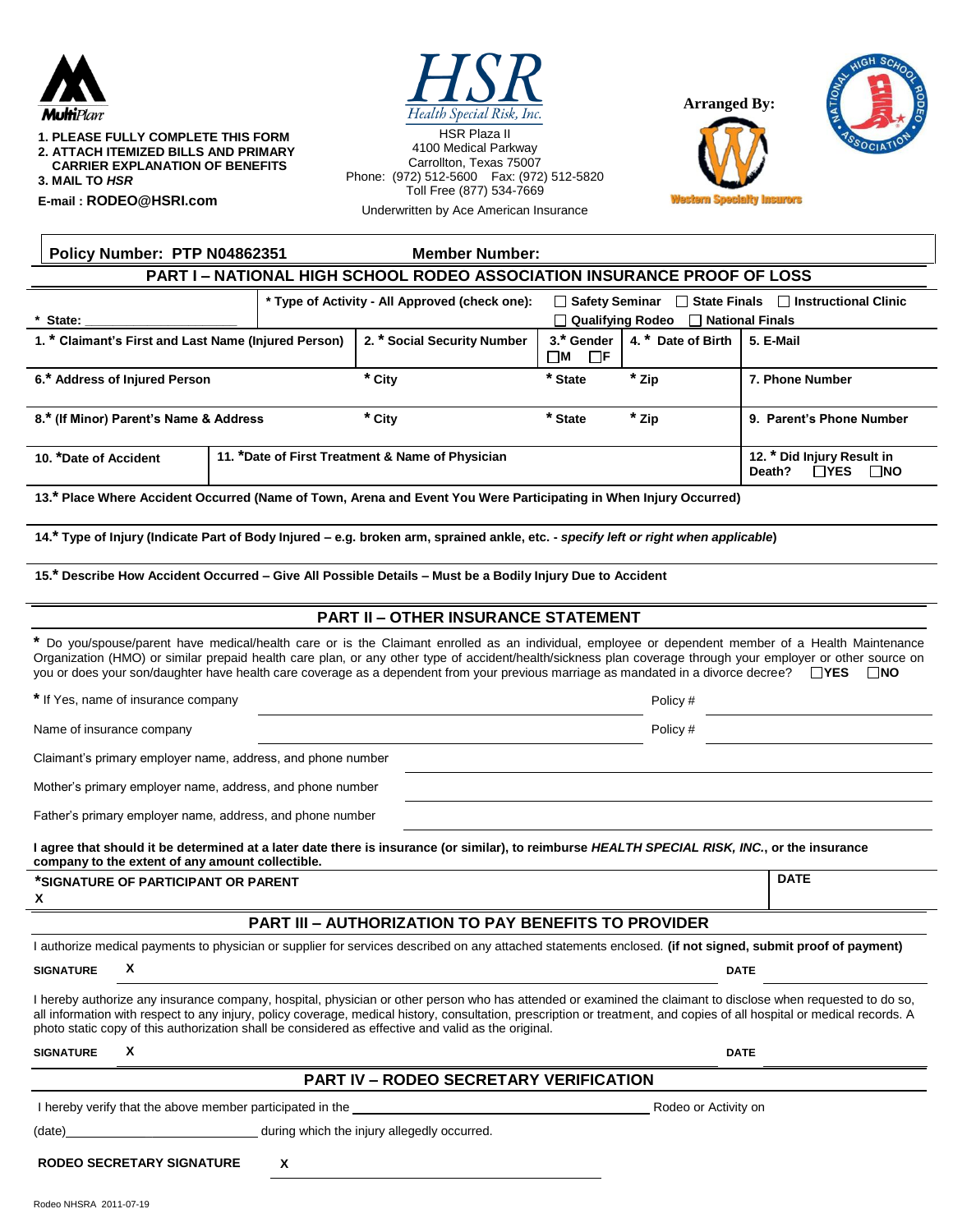#### **FRAUD STATEMENTS**

General: Any person who knowingly and with intent to defraud any insurance company or other person files an application for insurance or statement of claim containing any materially false information or conceals for the purpose of misleading, information concerning any fact material thereto, commits a fraudulent insurance act.

Alaska: A person who knowingly and with intent to injure, defraud, or deceive an insurance company files a claim containing false, incomplete, or misleading information may be prosecuted under state law.

Arizona: For your protection Arizona law requires the following statement to appear on this form. Any person who knowingly presents a false or fraudulent claim for payment of a loss is subject to criminal and civil penalties.

Arkansas, Louisiana, Maryland, Rhode Island, West Virginia: Any person who knowingly presents a false or fraudulent claim for payment of a loss or benefit or knowingly presents false information in an application for insurance is guilty of a crime and may be subject to fines and confinement in prison.

California: For your protection California law requires the following to appear on this form: Any person who knowingly presents false or fraudulent claim for the payment of a loss is guilty of a crime and may be subject to fines and confinement in state prison.

Colorado: It is unlawful to knowingly provide false, incomplete, or misleading facts or information to an insurance company for the purpose of defrauding or attempting to defraud the company. Penalties may include imprisonment, fines, denial of insurance and civil damages. Any insurance company or agent of an insurance company who knowingly provides false, incomplete, or misleading facts or information to a policyholder or claimant for the purpose of defrauding or attempting to defraud the policyholder or claimant with regard to a settlement or award payable from insurance proceeds shall be reported to the Colorado Division of Insurance within the Department of Regulatory Agencies.

Connecticut: This form must be completed in its entirety. Any person who intentionally misrepresents or intentionally fails to disclose any material fact related to a claimed injury may be guilty of a felony.

Delaware, Idaho, Indiana: Any person who knowingly, and with intent to injure, defraud, or deceive any insurer, files a statement of claim containing any false, incomplete or misleading information is guilty of a felony.

District of Columbia: Warning: It is a crime to provide false or misleading information to an insurer for the purpose of defrauding the insurer or any other person. Penalties include imprisonment and/or fines. In addition, an insurer may deny insurance benefits if false information materially related to a claim was provided by the applicant.

Florida: Any person who knowingly and with intent to injure, defraud or deceive any insurer files a statement of claim or an application containing any false, incomplete or misleading information is guilty of a felony of the third degree.

Hawaii: For your protection, Hawaii law requires you to be informed that presenting a fraudulent claim for payment of a loss or benefit is a crime punishable by fines or imprisonment, or both.

Kentucky: Any person who knowingly and with intent to defraud any insurance company or other person files a statement of claim containing any materially false information or conceals, for the purpose of misleading, information concerning any fact material thereto commits a fraudulent insurance act, which is a crime.

Maine: It is a crime to knowingly provide false, incomplete or misleading information to an insurance company for the purpose of defrauding the company. Penalties may include imprisonment, fines, or a denial of insurance benefits.

Michigan, North Dakota, South Dakota: Any person who knowingly and with intent to defraud any insurance company or another person files a statement of claim containing any materially false information, or conceals for the purpose of misleading, information concerning any fact material thereto, commits a fraudulent insurance act, which is a crime, and subjects the person to criminal and civil penalties.

Minnesota; A person who files a claim with intent to defraud or helps commit a fraud against an insurer is guilty of a crime.

Nevada: Any person who knowingly files a statement of claim containing any misrepresentation or any false, incomplete or misleading information may be guilty of a criminal act punishable under state or federal law, or both, and may be subject to civil penalties.

New Hampshire: Any person who, with a purpose to injure, defraud or deceive any insurance company, files a statement of claim containing any false, incomplete or misleading information is subject to prosecution and punishment for insurance fraud as provided in section 638:20.

New Jersey: Any person who knowingly files a statement of claim containing any false or misleading information is subject to criminal and civil penalties.

New Mexico: Any person who knowingly presents a false or fraudulent claim for payment of a loss or benefit or knowingly presents false information in an application for insurance is guilty of a crime and may be subject to civil fines and criminal penalties.

New York: Any person who knowingly and with intent to defraud any insurance company or other person files an application for insurance or statement of claim containing any materially false information, or conceals for the purpose of misleading, information concerning any fact material thereto, commits a fraudulent insurance act, which is a crime , and shall also be subject to a civil penalty not to exceed five thousand dollars and the stated value of the claim foe each such violation.

Ohio: Any person who, with intent to defraud or knowing that he is facilitating a fraud against an insurer, submits an application or files a claim containing a false or deceptive statement is guilty of insurance fraud.

Oklahoma: WARNING: Any person who knowingly, and with intent to injure, defraud or deceive any insurer, makes any claim for the proceeds of an insurance policy containing any false, incomplete or misleading information is guilty of a felony.

Oregon: Any person who makes an intentional misstatement that is material to the risk may be found guilty of insurance fraud by a court of law.

Pennsylvania: Any person who knowingly and with intent to defraud any insurance company or other person files an application for insurance or statement of claim containing any materially false information or conceals for the purpose of misleading, information concerning any fact material thereto commits a fraudulent insurance act, which is a crime and subjects such person to criminal and civil penalties.

Tennessee, Virginia, Washington: It is a crime to knowingly provide false, incomplete or misleading information to an insurance company for the purposes of defrauding the company. Penalties include imprisonment, fines and denial of insurance benefits.

Texas: Any person who knowingly presents a false or fraudulent claim for the payment of a loss is guilty of a crime and may be subject to fines and confinement in state prison.